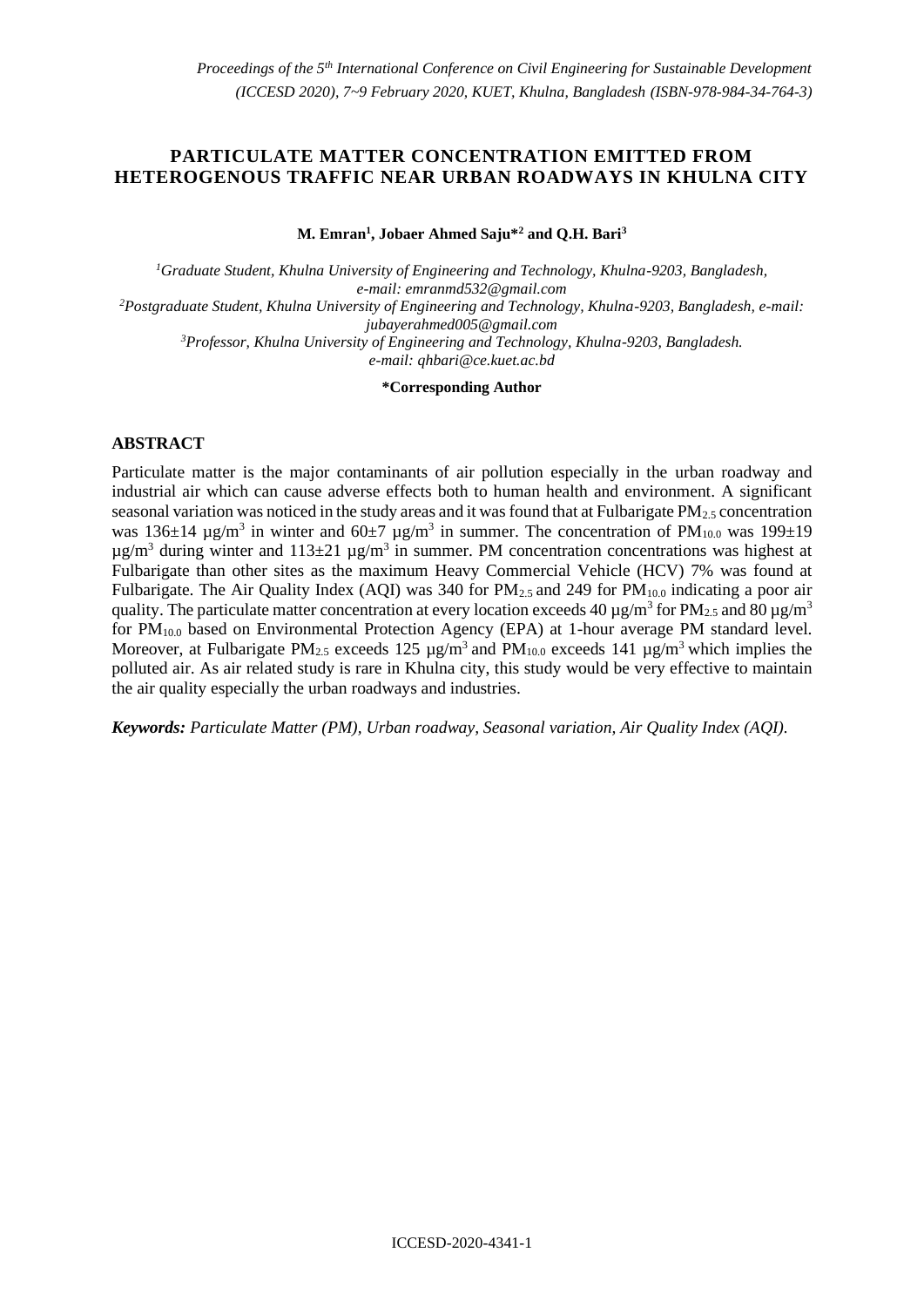# **1. INTRODUCTION**

Air quality degradation is occurring around the world and it becomes a global problem recently due to rapid urbanization, industrialization, high growth rate of population and increasing amount of traffic movement. Around 4.2 million deaths occur every year throughout the world as a result of exposure to ambient (outdoor) air pollution (WHO,2016). According to WHO (2016), around the world 20 cities, 14 cities in India are more polluted due to PM2.5. Srimuruganandam, *et al*. (2010) conducted a study at Chennai City in India states that about 50% of particulate matter emits due to vehicular emissions in this city keeping more than 600 million people in a dangerous situation and 30% of respiratory diseases are directly related to particulate matter. A study by Adeniran, *et al.* (2017) states that particulate matter attracts the human respiratory track, respiratory and cardiovascular diseases such as asthma. Bangladesh is a densely populated country, is known to all and air pollution is one of the major problems declared very recent World Air Quality Report (2018). Except Dhaka City, Khulna is the third largest city in Bangladesh and is facing the air pollution problems greatly in the urban roadways due to the increase of particulate matter concentration. According to the Department of Environment the Air Quality Index (AQI) in Khulna City is 402, which indicates extremely unhealthy condition. Vehicular emissions are one of the main sources of particulate matter (PM) and various gases are also emitted from the emissions. A study in Europe City by Visin, *et al.* (2016) states that air quality is the main burden of human health and long-term concern in this city. Fine particles are more harmful than coarse particles and the long-term PM exposure cause the premature death evident by the same study by Srimuruganandam, *et al*. (2011). Particulate matter is also generated by friction between, brakes, tires, road surface. Road dust flying due the movement of vehicles is one of the sources of PM due to meteorological condition. Jain, (2017) reported that PM concentration depends on several factors such as wind speed, relative humidity, temperature, driving lane, roadway type, congestion level, seasonal changes, vehicles type, vehicles emissions rate etc. Singh, *et al.* (2017) reported that airborne particulates are the mixture of various component and suspension of liquid and solid particles which impose a negative impact on human health, climate change, food security and reduction of visibility. A research by Mahapatra, et al. (2018) conducted in Eastern India, Bhubaneswar found the seasonal and meteorological variation of PM concentration and it was higher in winter than summer. Pant, *et al.*  (2013) states that exhaust emissions and non-exhaust emissions are the two main sources of emissions. Qiu, *et al.* (2018) conducted a case study in China states that the coarse particles (PM<sub>10.0-2.5</sub>) and fine particles  $(PM_{2.5-1.0})$  are emitted respectively from non-exhaust and full engine combustion. The concentration of particulate matter (PM) is a key air quality indicator since it is the most common air pollutant that affects short term and long-term to health. Particulate matter (PM) is the major risk to public health in urban areas as well as environment. Around 91% of the world′s population lives in places where air quality levels exceed WHO limits. Sreekanth, *et al.* (2018) reported that ambient air pollution is the main contributor of the Global Burden Diseases (GBD) and their harmfulness is increasing more than the previous 25 years.

Another study conducted by Pant, *et al.* (2017) in Birmingham (UK) states that road traffic emissions are considered to be the major source of particulate matter emission. Pant, *et al.* (2015) conducted his research in Birmingham (UK) and New Delhi (India) found that PM concentration was higher in New Delhi than Birmingham. Desai, (2018) reported that vehicular emissions are becoming major source of air pollution during recent years. During 2011, India reported 141.8 million registered vehicles. Motorization rate in India is 26 vehicles per 1000 people. Particulate matter concentration is increasing due to the increases of motorized vehicles and high combustion of low-quality fuel. According to Khulna Districts Statistics 2011, the total number of registered Easy bike and Auto-rickshaw is 683, Tempo is 568 and non-registered Easy bike and Auto-rickshaw is 159, Tempo is 38 in Khulna City Corporation areas. The large number of buses and trucks is also moving through this city as Mongla Port, Jute Mills, and Cement Factories and other different factories are situated here. This indicates Khulna is one of the congested cities in Bangladesh and vehicular emission is the major pollutants in the roadway air pollution. Among the three roadways study areas, Fulbarigate is the major traffic congested points as most of the heavy buses and trucks are passing through it and a railway crossing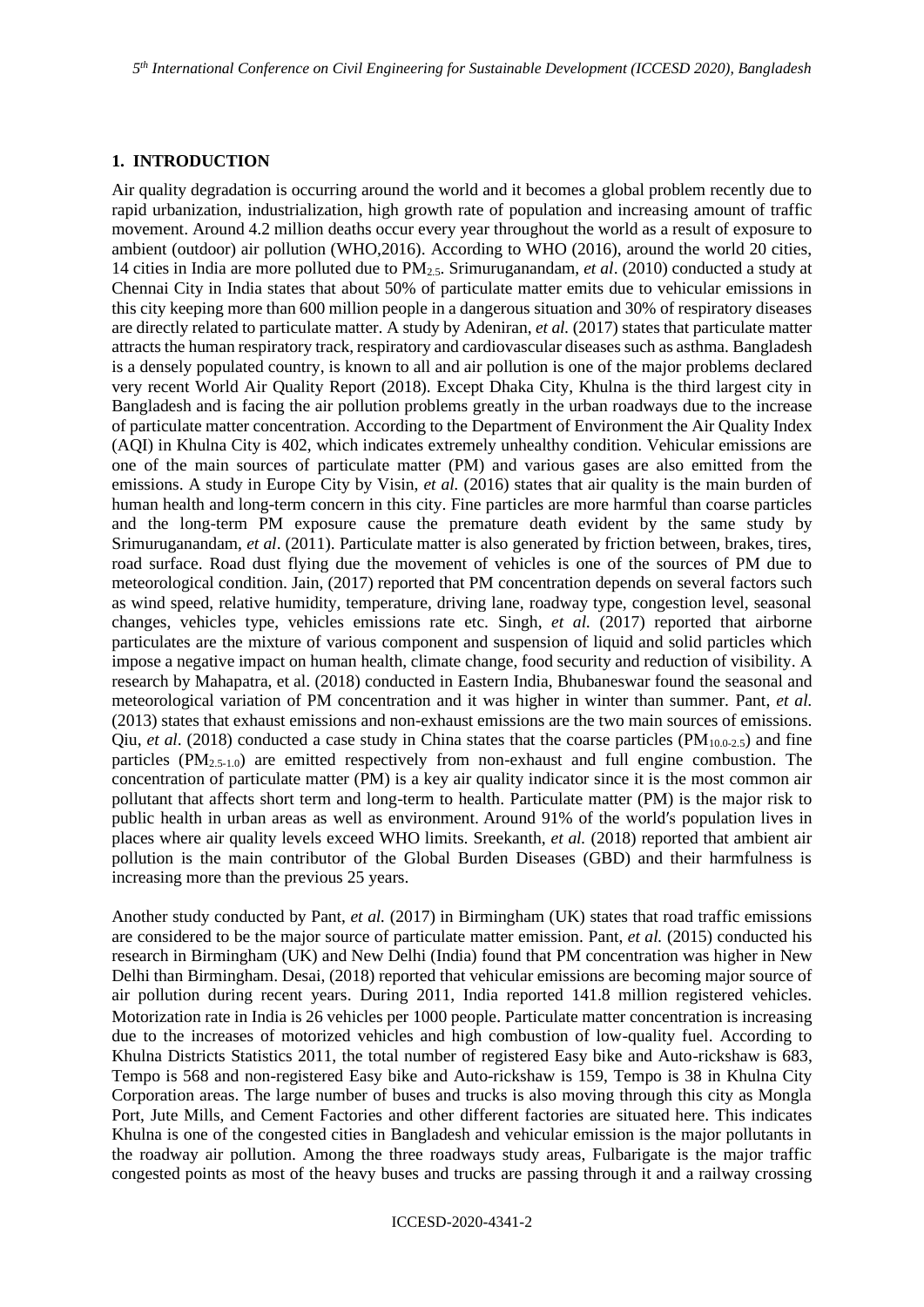also situated here. Various short- and long-term diseases are caused due to large exposure of fine particles ( $PM_{2.5}$ ) and coarse particles ( $PM_{10.0}$ ). Children and adults are mostly affected by these particulate matters final result of PM exposure is premature death. Guttikunda, *et al.* (2013) reported that limited studies have been conducted about air pollution in Dhaka and among them most of the studies were focused on the air pollution from brick kiln and motor vehicles in Dhaka city. Recently, a few studies are conducting in Khulna City about air pollution due to traffic emitted particulate matter and this study would be very effective to realize this type of pollution and introduce the harmful effects.

# **2. METHODS AND DATA ARCHIVING**

There are several methods for sampling the airborne particulate matter. Most of them are needed the continuous data collection. The method used this study is very simple and collecting data continuously in a short duration. The digital PM counter Handheld 3016 model is used for PM data collection.

## **2.1 Selection of Study area**

Monitoring sites are established for different reasons based on the monitoring objectives. Improperly located sites will provide unsuitable results for the intended purpose of monitoring and will in turn lead to incorrect decisions. The study location also has CC camera, suitable power supply, setting equipment facilities and other facilities. The equipment is set up at the place which don′t interference the vehicles and pedestrian movement. The heavy dusty areas, construction sites, external fuel combustion areas etc. are avoided for selecting the study location.

## **2.2 Location and site description**

The selected location for this study are Fulbarigate (Lattitude-22 $953'47.8''N$  and  $89^030'36.0''E$ ), Sonadanga Bus Terminal (Lattitude-22°49'01.8'N and Longitude-89°32'32.7"E ), New Market (Lattitude-22⁰49′29.7′′N and 89⁰33′04.9′′E) and a Cement Factory at Labanchara (Lattitude- $22^{\circ}47'05.7''$ N and Longitude-89°34′42.8′′E) in Khulna City as shown in Figure 1. The air quality in KUET campus is considered as controlled ambient air having the bearable PM concentration. Fulbarigate is one of the busiest places and traffic congested as the Khulna-Jashore -Dhaka highway (N7) passing through it and one of the renowned public university KUET situated adjacent to it. It also has a school, mosque, a railway crossing, two banks and bazar place. Sonadanga Bus Terminal is main bus terminal in Khulna City. One can travel any places from here within Bangladesh such as Khulna to Dhaka, Bagerhat, Satkhera, Chittagong, Jashore, etc. There are several waiting rooms for passengers and rest rooms. New Market is one of the old and prestigious shopping destinations at Khulna City for middle- and upper-class people. People enjoy shopping in a big wide and open area. Sharee, Gold & silver jewelry, cosmetics, carpets, mobile handsets readymade garments, gift shops and fast food shops are available there. That′s why it is all time in dense population and traffic. A big factory of Seven Rings Cement was established in 2014 in Labanchara, KDA Industrial Area, Khulna under the name Shun Shing Cement Mills Ltd (SSCML) on the bank of Rupsha River which is only 7 KM away from Khulna City Center with production capacity of 1.6 Million M/tons per annum to cover the demand of southwest zone and northern districts of the country. A considerable amount of road dusts and the bag filters dusts are generated from CMF at Labanchara during the manufacturing and marketing process.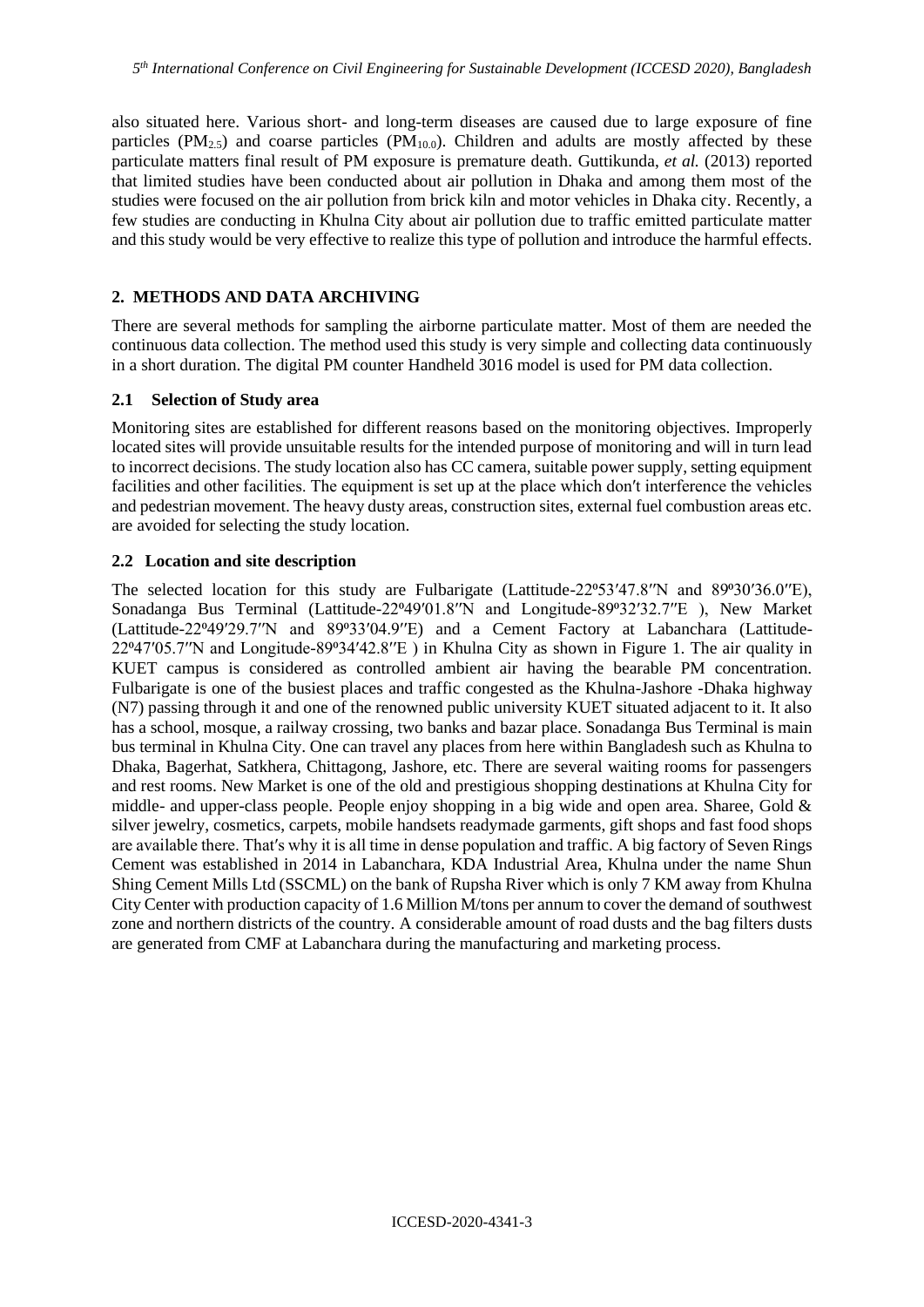

Figure 1: Study Location Map (Source: Google Map)

# **2.3 Particulate Matter (PM) Monitoring**

The equipment, laser particle counter named as Handheld 3016 set up on each monitoring location with the help of tripod stand or small table as shown in Figure 2. The equipment was calibrated and then start by pressing ON button. The data was taken at different dates for 1-hour continuously from April to December, 2018 on the four selected locations in Khulna City. It takes the particulate matter concentration data per min with various particle sizes such as 0.3μm, 0.5μm, 1.0μm, 2.5μm, 5.0μm and 10μm.

# **2.4 Traffic Monitoring**

Traffic concentration was collected simultaneously within the period of PM monitoring at all considered locations. Traffic data was collected by recording the video of moving vehicles while the PM concentration was taken with the selected location. At Fulbarigate CC camera was used for recording the movement of vehicles and where CC camera was not available mobile camera was used. The videos were transferred to computer and vehicles were counted manually. For counting the traffic, digital counter was used and vehicles were counted at a constant 5 minutes interval. The types of vehicles moving in Khulna city are heterogenous in character. Motorized and non-motorized both types vehicle moving the same road and caused a heavy congestion. For simplicity, only motorized vehicles were considered. Buses, trucks, motorcycles and private cars are found this study areas. Taxi and Tuk-tuk are considered as 3-Wheeler (3W), Small buses and private car, large buses and trucks, motorcycle are considered as 4-Wheeler (4W), Heavy Commercial Vehicle (HCV) and 2-Wheeler (2W) respectively.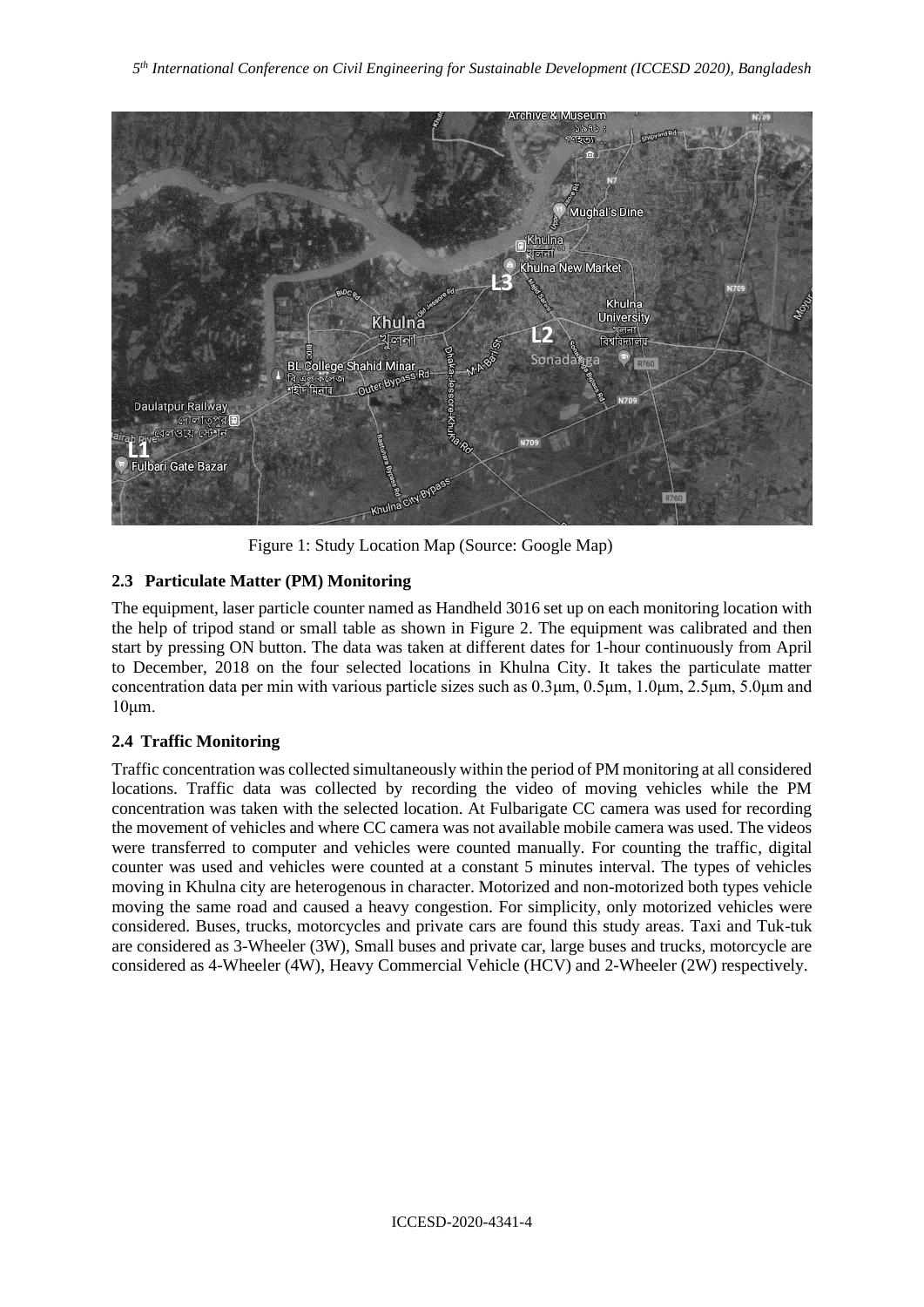

Figure 2: Particulate Matter and traffic monitoring

# **3. RESULTS AND DISCUSSIONS**

# **3.1 PM mass concentration**

According to National Ambient Air Quality Standard in Bangladesh (BAAQS, 2005) the PM standard for PM<sub>2.5</sub> for 24-hour average is 65 ( $\mu$ g/m<sup>3</sup>) and annual average is 15 ( $\mu$ g/m<sup>3</sup>). The PM standard for PM<sub>10.0</sub> for 24-hour average is 150 ( $\mu$ g/m<sup>3</sup>) and annual average is 50 ( $\mu$ g/m<sup>3</sup>). National Ambient Air Quality Standard in Bangladesh does not recognize yet for 1-hour average PM standard level for PM monitoring. Environmental Protection Agency (EPA) follows some PM ranges for evaluating air quality for 1-hour and 24-hour average PM data.

1-hour average PM<sub>1.0</sub>, PM<sub>2.5</sub> and PM<sub>10.0</sub> concentration at KUET campus as  $62\pm1.0 \text{ }\mu\text{g/m}^3$ ,  $125\pm1.50$  $\mu$ g/m<sup>3</sup> and 141 $\pm$ 3.0  $\mu$ g/m<sup>3</sup> respectively. These concentrations are little higher than other monitoring locations. This scenario may be evident due the effect of monitoring period. Monitoring campaign at KUET campus was conducted in the month November of 2018 presenting post-monsoon season. As presented in Table 1, Fulbarigate location depicts highest concentration of  $PM_{2.5}$  and  $PM_{10.0}$  as 135.97  $\mu$ g/m<sup>3</sup> and 198.91  $\mu$ g/m<sup>3</sup> respectively. Due to the higher vehicular movement at Fulbarigate could be responsible for these higher concentrations. Highest concentration of PM1.0 found at Sonadanga location as  $72.62 \mu g/m^3$  among all the observed locations, which indicates the presence of higher amount fine particle at this location during the mentoring period.

|  | Table 1: PM monitoring data for 1-hour average during study period |  |
|--|--------------------------------------------------------------------|--|

| <b>Description</b><br><b>Months</b>                                             | <b>Item</b>                                      | <b>Fulbarigate</b><br>(December) | Sonadanga<br>(October) | (December)                       | New Market Labanchara<br>(September) |
|---------------------------------------------------------------------------------|--------------------------------------------------|----------------------------------|------------------------|----------------------------------|--------------------------------------|
| PM Mass in                                                                      | $PM_{1,0}$                                       | $31.71 + 2.92$                   | $72.62 \pm 6.33$       | $45.05 \pm 18.36$                | $62.25 + 4.55$                       |
| <i>(concentration)</i>                                                          | $PM_{2.5}$                                       | $135.97 \pm 13.84$               | $119.11+9.01$          | $93.17 + 51.97$                  | $93.17 + 7.42$                       |
| $\pm SD$ )                                                                      | PM <sub>10.0</sub>                               | $198.91 \pm 19.06$               | $187.87 \pm 11.89$     | $139.61 + 55.70$ $133.23 + 8.02$ |                                      |
|                                                                                 |                                                  |                                  |                        |                                  |                                      |
| PM Mass ratio $PM_{10}/PM_{100}$                                                |                                                  | $0.16 \pm 0.001$                 | $0.39 \pm 0.01$        | $0.32+0.01$                      | $0.47+0.003$                         |
|                                                                                 | $PM_2$ <sub>5</sub> /PM <sub>100</sub> 0.68±0.01 |                                  | $0.64 \pm 0.001$       | $0.67 \pm 0.10$                  | $0.70 \pm 0.01$                      |
|                                                                                 | $PM_1 \triangle P M_2$                           | $0.23 \pm 0.002$                 | $0.61 \pm 0.01$        | $0.48 + 0.05$                    | $0.67+0.004$                         |
| Pearson Corre. $PM_{10}$ vs $PM_{100}$ 0.91                                     |                                                  |                                  | 0.27                   | 0.98                             | 0.69                                 |
| Coefficient ( $\mathbb{R}^2$ ) $\mathbb{P}M_{2.5}$ vs $\mathbb{P}M_{10.0}$ 1.00 |                                                  |                                  | 0.45                   | 0.98                             | 0.73                                 |
|                                                                                 | PM <sub>1.0vs</sub> PM <sub>2.5</sub>            | 0.92                             | 0.97                   | 0.90                             | 1.0                                  |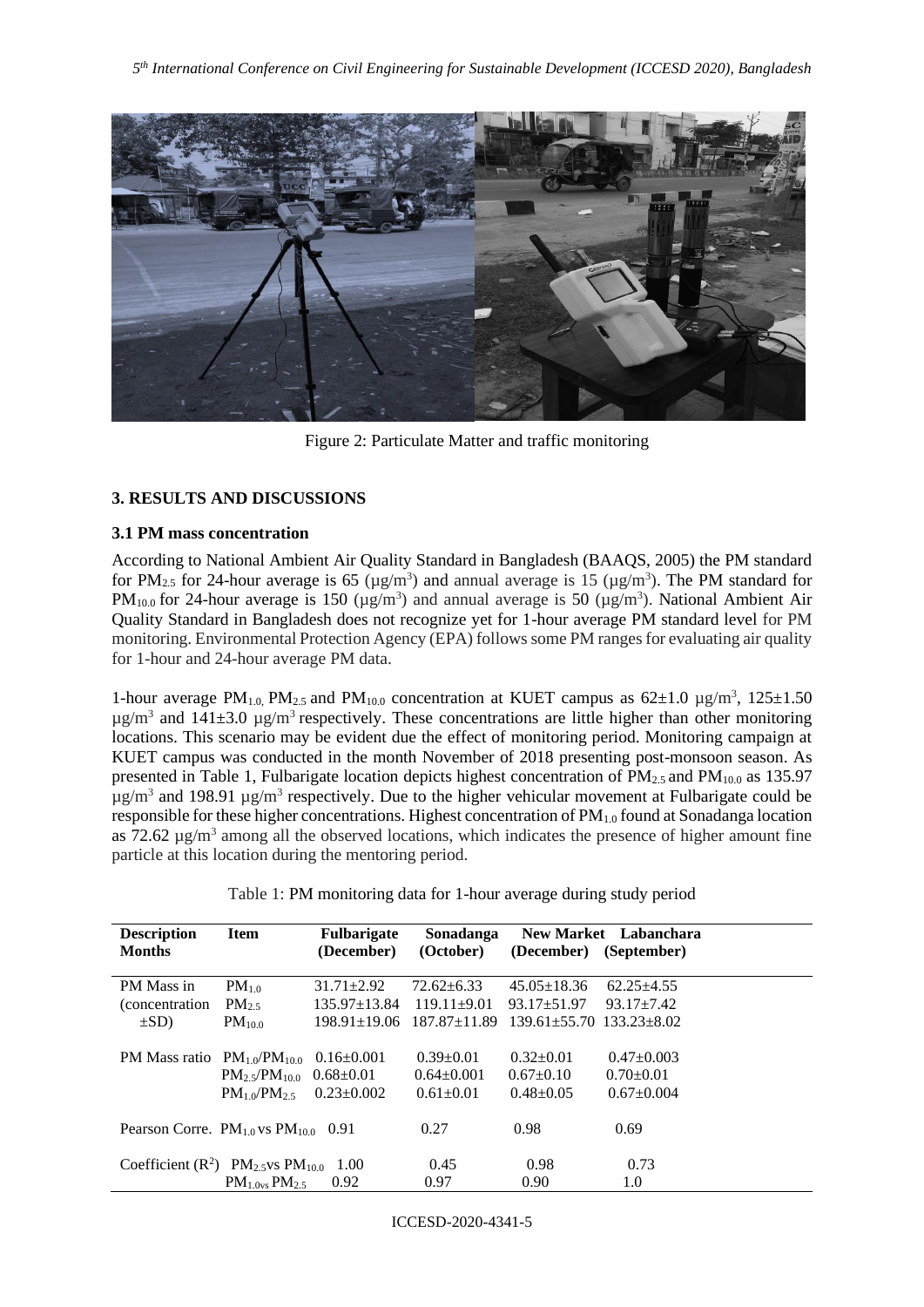Environmental protection agency (EPA) follows the following PM ranges for evaluating air quality based on 24 hour and 1-hour average PM data with dividing air various air quality category as shown in Table 2.

Every sampling location, PM<sub>2.5</sub> exceeds the 60 ( $\mu$ g/m<sup>3</sup>) and PM<sub>10.0</sub> exceeds 120 ( $\mu$ g/m<sup>3</sup>) for 1-hour average data and indicates that air quality category is very poor at the sampling sites as shown in Table 2. The highest 1-hour average PM mass concentration for  $PM_{2.5}$  is 135.97 $\pm$ 13.84 ( $\mu$ g/m<sup>3</sup>) and PM<sub>10.0</sub> is 198.91 $\pm$ 19.06 (µg/m<sup>3</sup>) are obtained at Fulbarigate due to larger quantity of HCV and 4W vehicles moving here as shown in Table 3.

| <b>Air Quality Category</b> |                   | 24-hour average $(\mu g/m^3)$ |                   | 1-hour average $(\mu g/m^3)$ |
|-----------------------------|-------------------|-------------------------------|-------------------|------------------------------|
|                             | PM <sub>2.5</sub> | PM <sub>10.0</sub>            | PM <sub>2.5</sub> | PM <sub>10.0</sub>           |
| Very Good                   | $0 - 8.2$         | $0-16.4$                      | $0-13.1$          | $0-26.3$                     |
| Good                        | $8.3 - 16.4$      | $16.5 - 32.9$                 | $13.2 - 26.3$     | 26.4-52.7                    |
| Fair                        | $16.5 - 25.0$     | 33.0-49.9                     | 26.4-39.9         | 52.8-79.9                    |
| Poor                        | $25.1 - 37.4$     | 50.0-74.9                     | $40.0 - 59.9$     | 80.0-119.9                   |
| Very Poor                   | 37.5 or greater   | 75.0 or greater               | 60.0 or greater   | 120 or greater               |

#### Table 2: Air Quality Category based on  $PM_{2.5}$  and  $PM_{10.0}$

The good relationship is obtained for  $PM_{2.5}$  vs  $PM_{10.0}$  and  $PM_{1.0}$  vs  $PM_{2.5}$  where  $R^2$  is 1.0 for both as shown in Table 1.







Figure 4:  $PM<sub>10.0</sub>$  mass concentration with 5 minutes time interval at the sampling locations.

Bar diagrams represent that  $PM<sub>1.0</sub>$  is all time higher in Fulbarigate than the other three locations.  $PM<sub>2.5</sub>$ and  $PM<sub>10.0</sub>$  at first 5 minutes is high at New Market but other three locations these values are low as shown in Figure 3 and Figure 4 as at New Market the vehicles volume is high and movement is so speedy due to less congestion. After that, PM mass concentration is high at Fulbarigate. At Labanchara CMF has the lowest PM concentration because of less vehicular emissions here. Raw materials,

ICCESD-2020-4341-6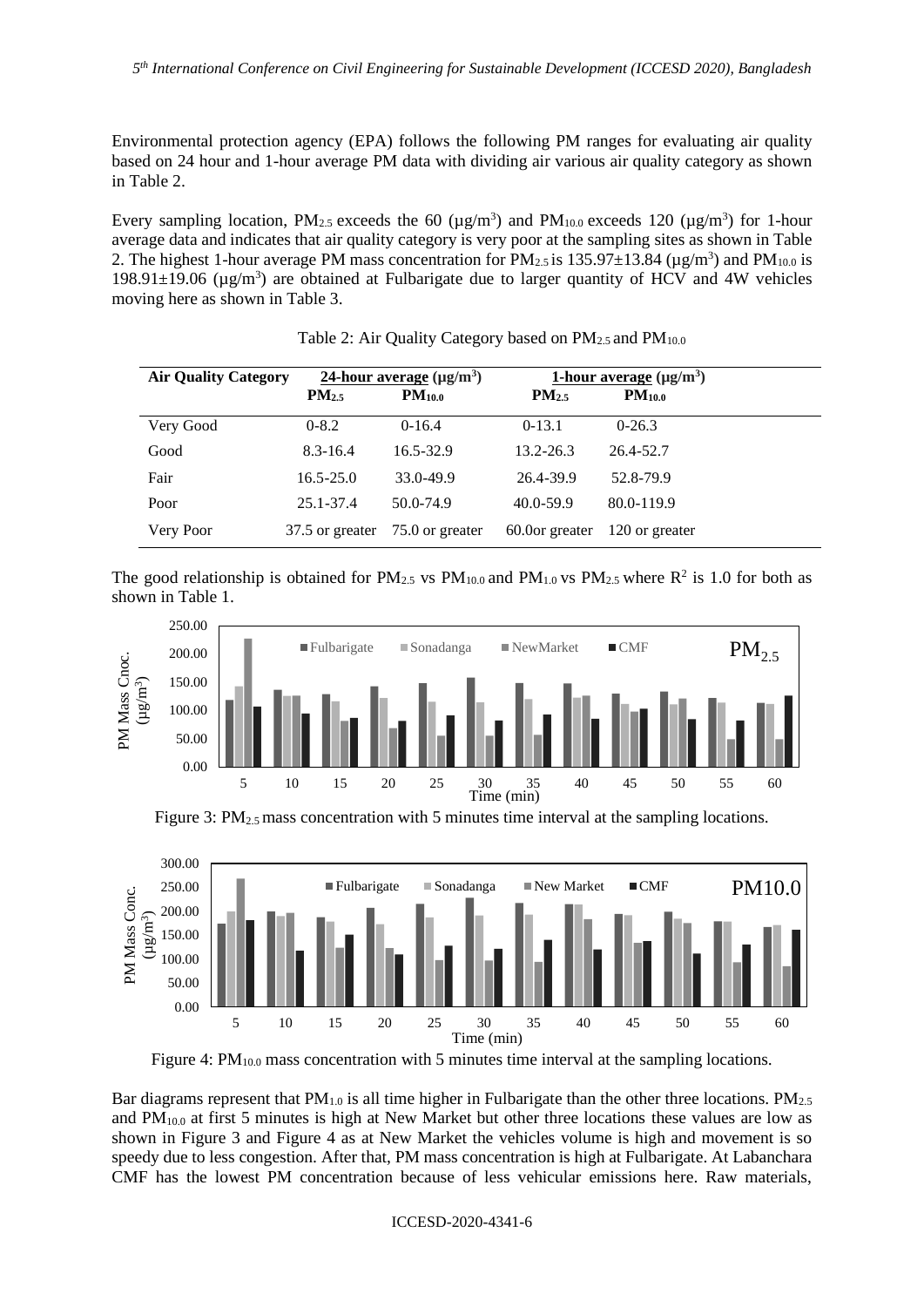chimney′s emission and whole manufacturing process of cement are mainly contributing these particles at CMF.



Figure 5: Frequency Distribution of  $PM_{2.5}/PM_{10.0}$  ratio

The peak is found for  $PM_{2.5}/PM_{10}$  ratio at 0.5-0.6 at Fulbarigate which shows a symmetric pattern as shown in Figure 5. High ratio indicates that significant portion of particulate matter responsible fall under the size distribution of PM for air pollution.

## **3.2 Traffic concentration**

The average traffic moving per five minutes at Fulbarigate, Sonadanga and New Market are 101, 116 and 156 respectively. Average traffic was obtained by counting the vehicles manually at 1-hour duration and five minutes interval in the study locations. Among these three locations, at Fulbarigate has the maximum amount of HCV (7%) which is the major contributors for PM highway emissions. The 4Wheeler (4W) vehicles volume also high at Fulbarigate. The national Khulna -Jashore-Dhaka road goes through the Fulbarigate and a large number of buses and trucks moving here. The highest concentration of PM at Fulbarigate can be supported by the rising concentration of vehicle. Although average moving vehicles at New Market is maximum, the PM concentration is low. The reasons behind this condition are huge number of auto rickshaw moving here but large buses and trucks are rarely found. The meteorological conditions also a major factor for this condition. At Sonadanga the HCV is less than the Fulbarigate because the sampling site is few distance far from the main Sonadanga Bus Terminal. The following Table 3 and Figure 6 represent the 1-hour average traffic concentration precisely.

|            | <b>Fulbarigate</b> | Sonadanga | <b>New Market</b> |
|------------|--------------------|-----------|-------------------|
| 2W         | 28%                | 22%       | 28%               |
| 3W         | 55%                | 65%       | 59%               |
| 4W         | 10%                | 9%        | 11%               |
| <b>HCV</b> | 7%                 | 4%        | 2%                |

Table 3: Categories of vehicles in the sampling locations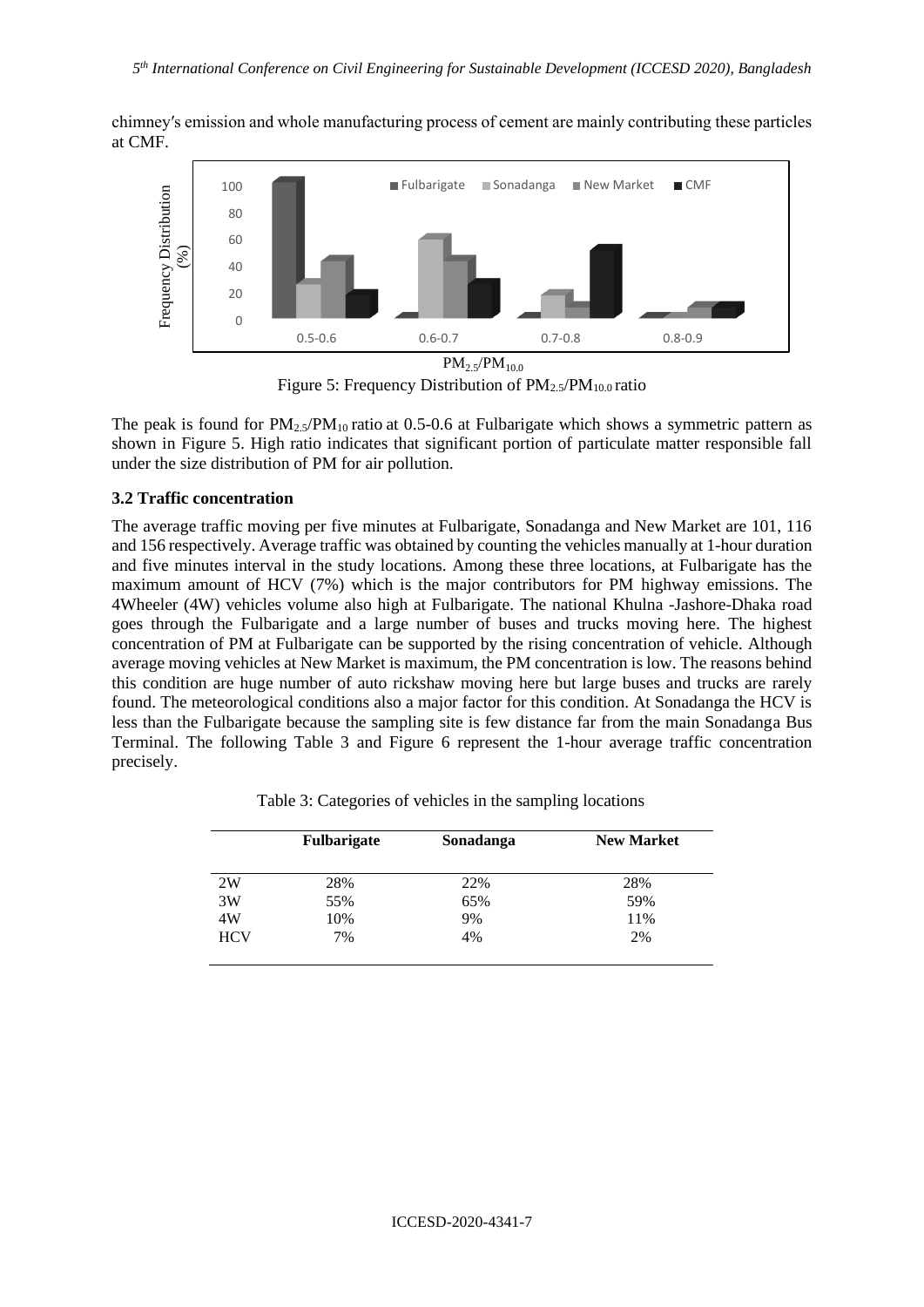

#### **3.3 Variation of PM Mass Concentration and traffic concentration**

Particulate matter concentration is increasing with the increases of traffic concentration. The following figures represent that at first PM concentration in these three locations are increasing gradually with traffic volume. Sometimes, it was seen that PM concentration increases although the traffic decreases specially in Fulbarigate as shown in Figure 7. As at Fulbarigate heavy congestion is noticed when train is crossing the Khulna -Jashore-Dhaka Highway. When the congestion occurs the vehicles still standing at the same place no movement is possible. The vehicular emissions increase due to their fuel combustion although vehicles number is not increased. The shops near the sampling locations sweeps their yard and it affects the exact PM concentration. For these reasons, some unexpected points are obtained in graphical representation.



Figure 7: PM Mass Conc. vs Traffic Conc. at Fulbarigate

At Sonadanga the variations are comparatively less than New Market as shown in Figure 8 and Figure 9. There were no congestions noticed at New Market because the road was wider than other locations and vehicles moving so fast.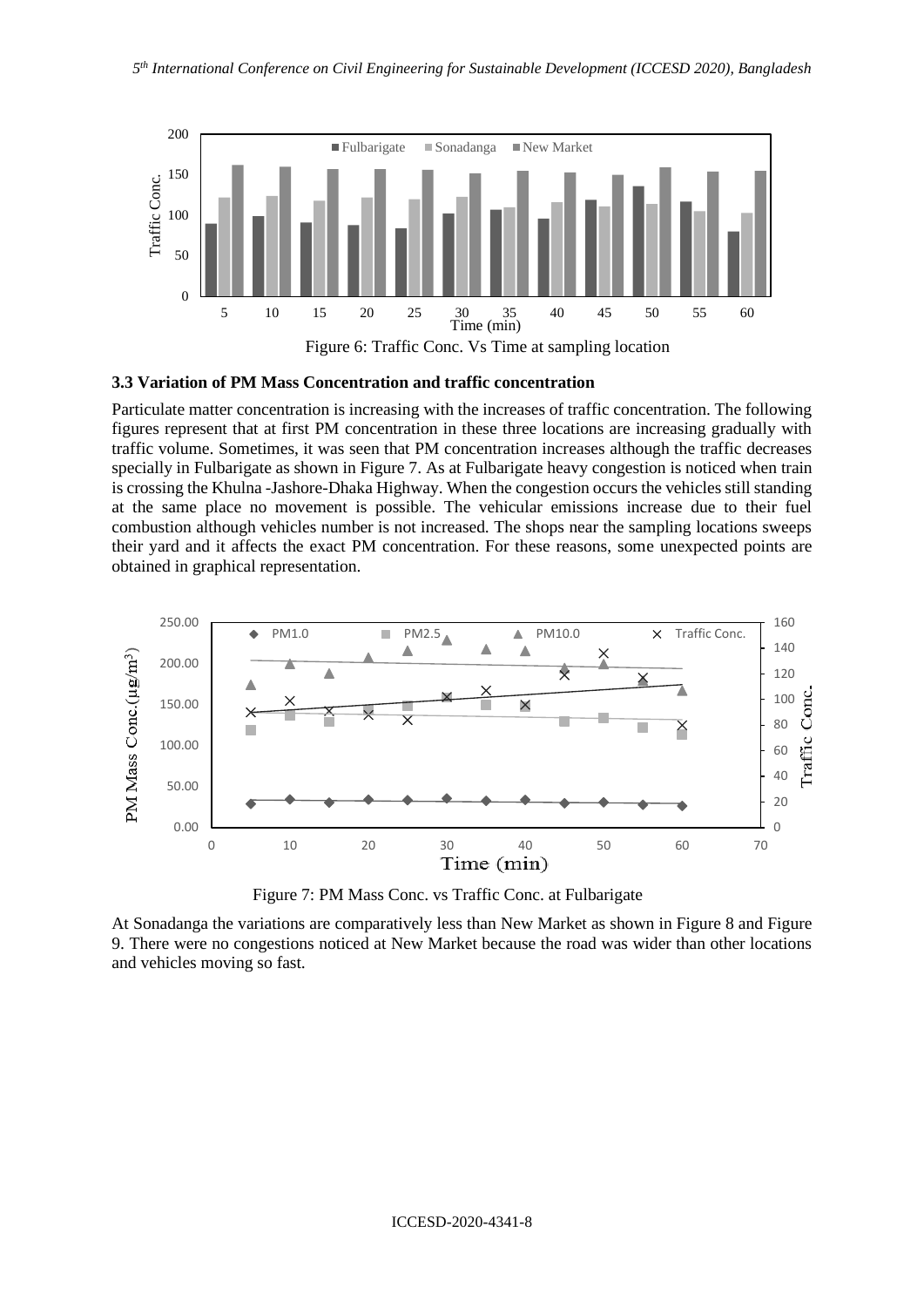

Figure 9: PM Mass Conc. vs Traffic Conc. at New Market

## **3.4 Determination of Air Quality Index (AQI)**

Air Quality Index is tools for reporting the daily air quality and tells how clean or polluted the ambient air and whether it is suitable to breathe in. It focuses on the human health effects that one might experience within a few hours or days after breathing polluted air. According to the National Air Quality Standard for the pollutants the AQI value generally corresponds to 100 which is the level that set by the mandated Environment Protection Agency (e.g., for the Bangladesh Department of Environment) to protect public health. The acceptable value of AQI is 100 which represents the healthy air but exceeding this value the air becomes unhealthy.

To determine the Air Quality Index (AQI) the following formula is usually used

Air Quality Index (AQI) = 
$$
\frac{\text{Pollutant concentration}}{\text{Pollutant standard level}} \times 100
$$
 (1)

| <b>Location</b>    |       | 1-hr average<br>$PM_{2.5}(\mu g/m3)$ | <b>AQI</b> for<br>$PM_{2.5}$ | 1-hr average<br>$PM_{10.0}(\mu g/m3)$ | <b>AQI</b> for<br>PM <sub>10.0</sub> |
|--------------------|-------|--------------------------------------|------------------------------|---------------------------------------|--------------------------------------|
| Fulbarigate        | Dec.  | 136                                  | 340                          | 199                                   | 249                                  |
|                    | April | 60                                   | 150                          | 113                                   | 142                                  |
| Sonadanga BS       |       | 119                                  | 298                          | 188                                   | 235                                  |
| New Market         |       | 93                                   | 233                          | 140                                   | 175                                  |
| CMF(Labanchara)    |       | 93                                   | 233                          | 135                                   | 169                                  |
| <b>KUET</b> campus |       | 125                                  | 192                          | 141                                   | 94                                   |

Table 4: Air Quality Index at sampling locations based on EPA standard

There is currently no national standard for the 1-hr  $PM_{2.5}$  and  $PM_{10.0}$  average but EPA uses the value 40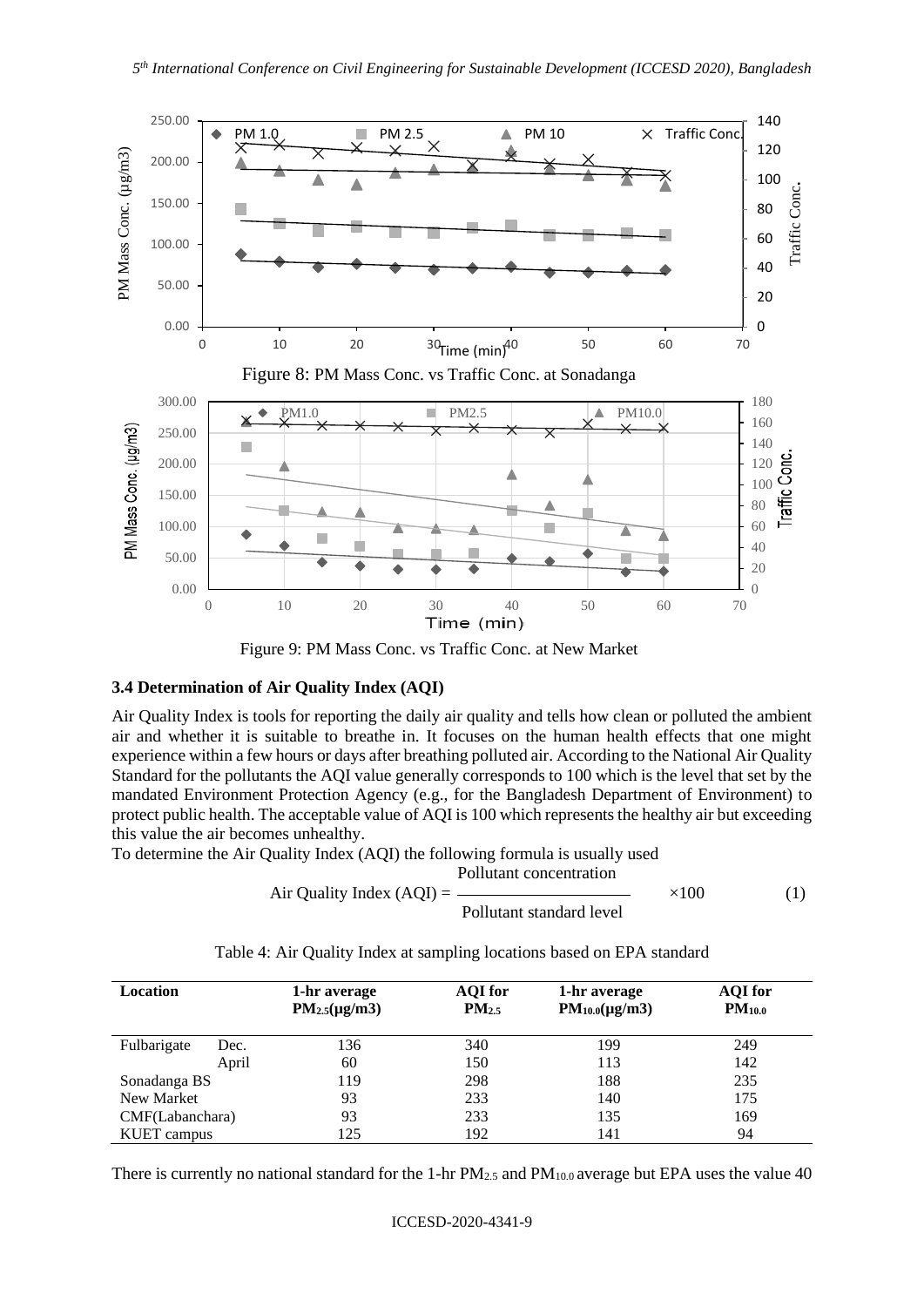$(\mu g/m3)$  and 80 ( $\mu g/m3$ ) as the level that triggers a poor or unhealthy for all air quality category. Example: AQI =  $136*100/40 = 340$ 

Every location the AQI exceed 100 which indicates that recently, the air quality in the sampling sites is in worse conditions. The DoE of Bangladesh has set national ambient air quality standards for air pollutants as follows in Table 5.

At Fulbarigate the air quality lies in extremely unhealthy and very unhealthy category due to the AQI of  $PM_{2.5}$  and  $PM_{10.0}$  are 340 and 249 respectively in the month of winter season as December as shown in Table 4. In summer season the air quality at Fulbarigate is comparatively better than other locations. Only this location was monitored twice during the study period. At Sonadanga, New Market and CMF (Labanchara) the ambient air quality also lies in unhealthy and very unhealthy category.

| <b>AQI Range</b> | Category                   | Color               |  |
|------------------|----------------------------|---------------------|--|
|                  |                            |                     |  |
| $0 - 50$         | Good                       | Green               |  |
| 51-100           | Moderate                   | <b>Yellow Green</b> |  |
| 101-150          | Caution                    | Yellow              |  |
|                  |                            |                     |  |
| 151-200          | Unhealthy                  | Orange              |  |
| 201-300          | Very Unhealthy             | Red                 |  |
|                  |                            |                     |  |
| 301-500          | <b>Extremely Unhealthy</b> | Purple              |  |

#### Table 5: Approved Air Quality Index for Bangladesh

This study implies that the air quality in the sampling goes to deteriorate conditions due to vehicular emissions. Immediate steps must be taken to proper monitoring the ambient air quality otherwise the roadway atmospheric air becomes unsuitable to breathe in.

#### **4. CONCLUSIONS**

The maximum PM<sub>1.0</sub> was 73 $\pm$ 6.5 (µg/m3) found at Sonadanga, and PM  $_{2.5}$  as 136 $\pm$ 14 (µg/m3) and PM<sub>10.0</sub> as 199±19 (µg/m3) were found at Fulbarigate for 1-hour average PM monitoring. The PM concentration at Labanchara Cement Factory for  $PM_{1,0}$ ,  $PM_{2,5}$  and  $PM_{10,0}$  were found 62 $\pm$ 5 ( $\mu$ g/m3), 93 $\pm$ 7 ( $\mu$ g/m3) and 133 $\pm$ 8 ( $\mu$ g/m3) respectively. Significant correlation coefficient found for PM<sub>2.5</sub> and PM<sub>10.0</sub> at Fulbarigate, for PM<sub>1.0</sub> and PM  $_{2.5}$  at CMF where Pearson Correlation Coefficient ( $\mathbb{R}^2$ ) was 1.0. The AQI value at Fulbarigate indicates extremely unhealthy air quality among all the observed locations.

#### **REFERENCES**

- Adeniran, J. A., Yusuf, R. O., and Olajire, A. A. (2017) Exposure to coarse and fine particulate matter at and around major intra-urban traffic intersections of Ilorin metropolis, Nigeria. Atmospheric Environment, **166**,383–392.https://www.sciencedirect.com/science/article/pii/S1352231017304909 (Accessed February 26, 2019).
- Desai, A. A. (2018) A review on Assessment of Air Pollution due to Vehicular Emission in Traffic Area. , **8**(2), 356–360
- Jain, S. (2017) Exposure to in-vehicle respirable particulate matter in passenger vehicles under different ventilation conditions and seasons. Sustainable Environment Research, **27**(2), 87–94. [online] [http://dx.doi.org/10.1016/j.serj.2016.08.006.](http://dx.doi.org/10.1016/j.serj.2016.08.006)

Mahapatra, P. S., Sinha, P. R., Boopathy, R., Das, T., Mohanty, S., Sahu, S. C., and Gurjar, B. R. (2018)